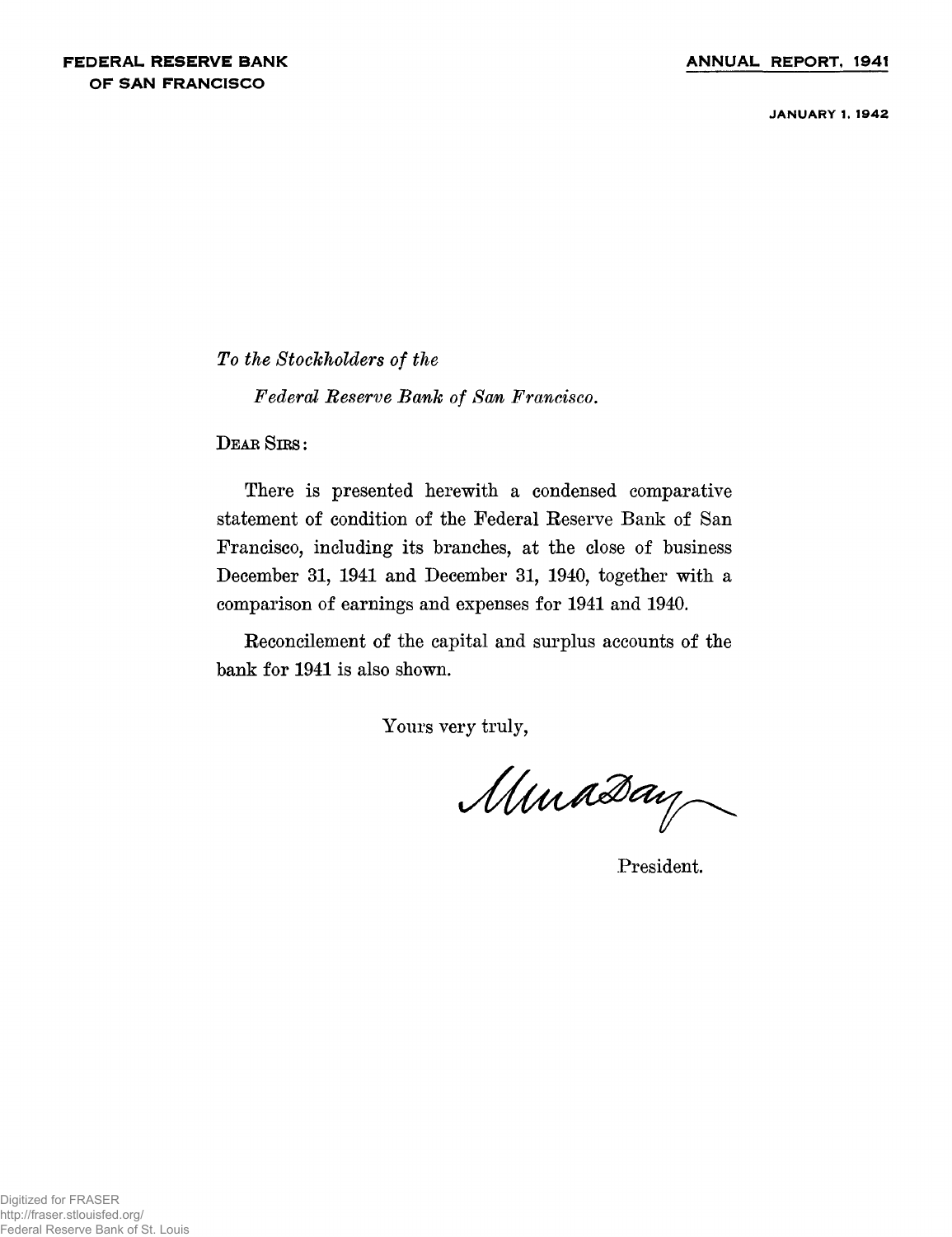# **COMPARATIVE STATEMENT OF CONDITION**

| <b>ASSETS</b>                                                          |  |  |  |  |  | Dec. 31, 1941      | Dec. 31, 1940      |
|------------------------------------------------------------------------|--|--|--|--|--|--------------------|--------------------|
| Gold certificates on hand and due from United States Treasury          |  |  |  |  |  | \$1,547,778,446.52 | \$1,135,193,217.07 |
| Redemption fund-Federal Reserve notes                                  |  |  |  |  |  | 1,292,855.97       | 1,387,871.46       |
| Other cash                                                             |  |  |  |  |  | 26,532,530.74      | 31,885,602.22      |
| Total reserves                                                         |  |  |  |  |  | 1,575,603,833.23   | 1,168,466,690.75   |
| Bills discounted:                                                      |  |  |  |  |  |                    |                    |
| Secured by United States Government obligations, direct and guaranteed |  |  |  |  |  | —0—                | $-0-$              |
| Other bills discounted -                                               |  |  |  |  |  | —0—                | 69,131.00          |
| Total bills discounted -                                               |  |  |  |  |  | $\rightarrow$      | 69,131.00          |
| Industrial advances -                                                  |  |  |  |  |  | 123,641.01         | 545,372.06         |
| United States Government securities, direct and guaranteed:            |  |  |  |  |  |                    |                    |
| Bonds -                                                                |  |  |  |  |  | 125,770,000.00     | 107,406,500.00     |
| <b>Notes</b>                                                           |  |  |  |  |  | 66,650,000.00      | 75,209,000.00      |
| <b>Bills</b>                                                           |  |  |  |  |  | 889,000.00         | $-0-$              |
| Total United States Government securities, direct and guaranteed -     |  |  |  |  |  | 193,309,000.00     | 182,615,500.00     |
| Total bills and securities                                             |  |  |  |  |  | 193,432,641.01     | 183,230,003.06     |
| Due from foreign banks<br>$\overline{\phantom{a}}$                     |  |  |  |  |  | 3,550.40           | 3,409.59           |
| Federal Reserve notes of other banks                                   |  |  |  |  |  | 3,396,265.00       | 3,863,520.00       |
| Uncollected items                                                      |  |  |  |  |  | 66,962,705.87      | 45,637,395.67      |
| Bank premises -                                                        |  |  |  |  |  | 2,766,176.30       | 2,848,691.56       |
| Other assets                                                           |  |  |  |  |  | 4,083,581.15       | 4,249,267.66       |
| Total assets -                                                         |  |  |  |  |  | 1,846,248,752.96   | 1,408,298,978.29   |
| <b>LIABILITIES</b><br>Federal Reserve notes in actual circulation -    |  |  |  |  |  | 699,739,135.00     | 492,512,380.00     |
| Deposits:                                                              |  |  |  |  |  |                    |                    |
| Member bank-reserve account -                                          |  |  |  |  |  | 930, 407, 793.80   | 754,095,437.41     |
| United States Treasurer-general account -                              |  |  |  |  |  | 45,966,863.08      | 16,583,415.36      |
| Foreign                                                                |  |  |  |  |  | 58,080,877.25      | 56,589,520.73      |
| Other deposits                                                         |  |  |  |  |  | 30,693,412.98      | 24,458,946.81      |
| Total deposits                                                         |  |  |  |  |  | 1,065,148,947.11   | 851,727,320.31     |
| Deferred availability items                                            |  |  |  |  |  | 53,614,361.57      | 36,530,973.64      |
| Other liabilities                                                      |  |  |  |  |  | 5,919.35           | 3,403.53           |
| <b>Total liabilities</b>                                               |  |  |  |  |  | 1,818,508,363.03   | 1,380,774,077.48   |
|                                                                        |  |  |  |  |  |                    |                    |
| CAPITAL ACCOUNTS                                                       |  |  |  |  |  |                    |                    |
| Capital paid in -                                                      |  |  |  |  |  | 11,827,200.00      | 11,619,450.00      |
| Surplus (Section 7) -                                                  |  |  |  |  |  | 10,792,297.98      | 10,784,558.86      |
| Surplus (Section 13b)                                                  |  |  |  |  |  | 2,120,891.95       | 2,120,891.95       |
| Other capital accounts                                                 |  |  |  |  |  | 3,000,000.00       | 3,000,000.00       |
| Total liabilities and capital accounts                                 |  |  |  |  |  | 1,846,248,752.96   | 1,408,298,978.29   |
| Commitments to make industrial advances                                |  |  |  |  |  | 3,063,124.04       | 2,441,073.81       |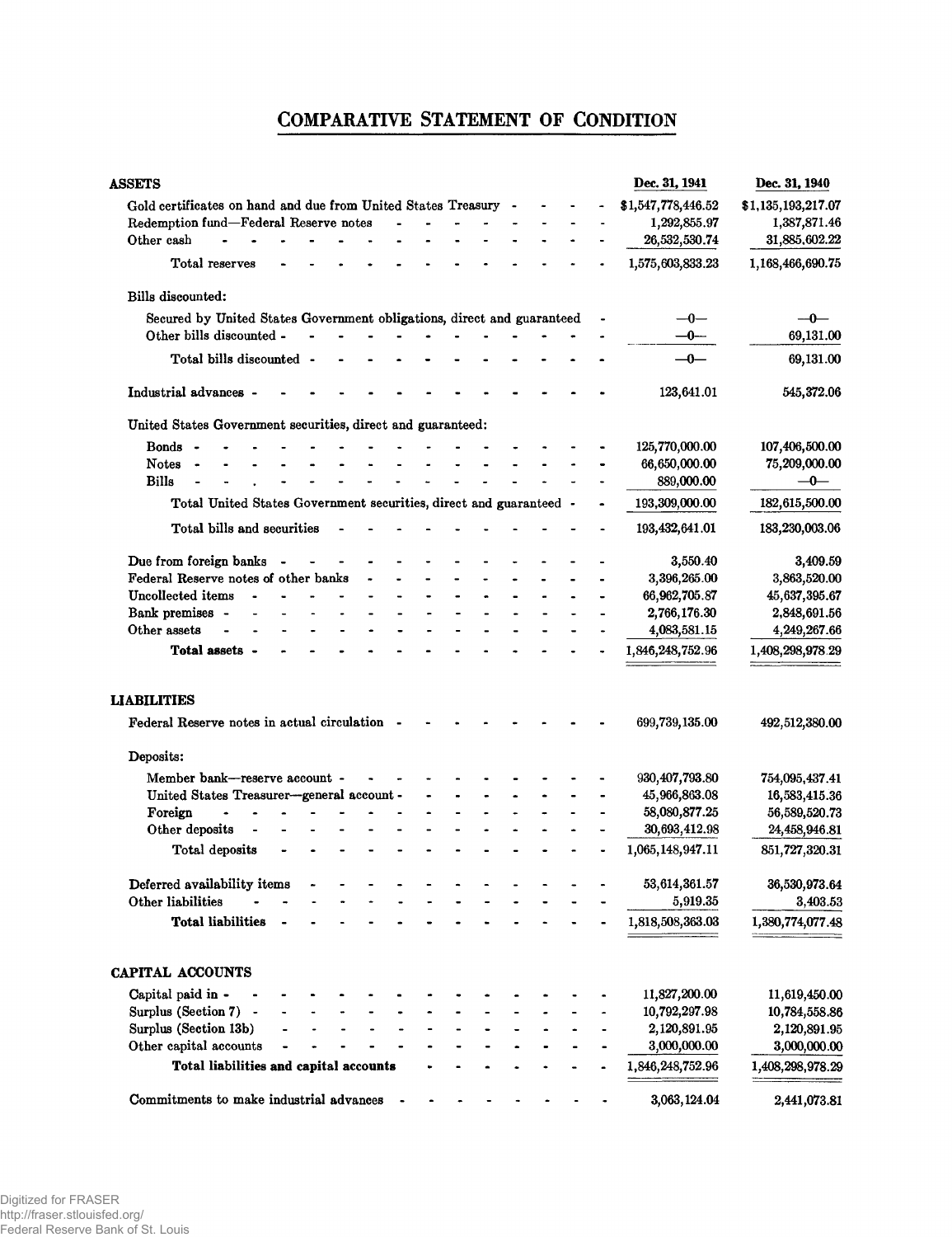## EARNINGS AND EXPENSES

| <b>CURRENT EARNINGS</b>                                                                                                                        | 1941                         | 1940                         |
|------------------------------------------------------------------------------------------------------------------------------------------------|------------------------------|------------------------------|
| Discounted bills<br>United States Government securities -                                                                                      | 540.82                       | 2.272.70                     |
| Industrial advances<br>$\overline{\phantom{0}}$<br>$\sim$ 100 $\mu$                                                                            | 3,323,975.97<br>13,242.25    | 3,495,198.84<br>33,353.07    |
| Commitments to make industrial advances                                                                                                        | 45,699.42                    | 55,417.31                    |
| All other                                                                                                                                      | 41,728.38                    | 51,632.39                    |
| Total current earnings                                                                                                                         | 3,425,186.84                 | 3,637,874.31                 |
| <b>CURRENT EXPENSES</b>                                                                                                                        |                              |                              |
| Total operating expenses (including normal depreciation on bank premises) -<br>Les Reimbursements for certain fiscal agency and other expenses | 3,160,840.97<br>721,853.42   | 2,601,187.17<br>367,342.49   |
| Net operating expenses                                                                                                                         | 2,438,987.55                 | 2,233,844.68                 |
| Assessment for expenses of Board of Governors<br><b>Federal Reserve currency:</b>                                                              | 139,884.76                   | 127, 155.83                  |
| Original cost                                                                                                                                  | 215,804.85                   | 116,793.54                   |
| Cost of redemption                                                                                                                             | 18,561.73                    | 14,765.45                    |
| Total current expenses                                                                                                                         | 2,813,238.89                 | 2,492,559.50                 |
| PROFIT AND LOSS                                                                                                                                |                              |                              |
| Current earnings<br>Current expenses                                                                                                           | 3,425,186.84<br>2,813,238.89 | 3,637,874.31<br>2,492,559.50 |
| Current net earnings                                                                                                                           | 611,947.95                   | 1,145,314.81                 |
| Additions to current net earnings:                                                                                                             |                              |                              |
| Profits on sales of United States Government securities                                                                                        | 111,515.24                   | 985,473.31                   |
| All other -                                                                                                                                    | 4,790.01                     | 137, 232.75                  |
| Total additions to current net earnings                                                                                                        | 116,305.25                   | 1,122,706.06                 |
| Deductions from current net earnings:                                                                                                          |                              |                              |
|                                                                                                                                                | 13,284.23                    | 30,966.08                    |
| Reserves for losses -<br>All other -                                                                                                           | 3,466.25                     | 4,803.22                     |
| Total deductions from current net earnings                                                                                                     | 16,750.48                    | 35,769.30                    |
| Net additions to current net earnings                                                                                                          | 99,554.77                    | 1,086,936.76                 |
| Net earnings -                                                                                                                                 | 711,502.72                   | 2,232,251.57                 |
|                                                                                                                                                |                              |                              |
| Dividends paid                                                                                                                                 | 703,763.60                   | 671,781.98                   |
| Transferred to Surplus (Section 7)                                                                                                             | 7,739.12                     | 1,560,469.59                 |
| Transferred to Surplus (Section 13b) -                                                                                                         | $-0-$                        | —0—                          |
|                                                                                                                                                |                              |                              |

## RECONCILEMENT OF CAPITAL AND SURPLUS ACCOUNTS

| <b>CAPITAL PAID IN</b> (Which is 50% of amount subscribed) |  |  |  |   |  |  |  |  |  |                               |
|------------------------------------------------------------|--|--|--|---|--|--|--|--|--|-------------------------------|
| Balance December 31, 1940 -<br>Issued during 1941          |  |  |  |   |  |  |  |  |  | \$11,619,450.00<br>230,350.00 |
| Canceled during 1941                                       |  |  |  |   |  |  |  |  |  | 11,849,800.00<br>22,600.00    |
| Balance December 31, 1941                                  |  |  |  |   |  |  |  |  |  | 11,827,200.00                 |
| SURPLUS ACCOUNT (Section 7)                                |  |  |  |   |  |  |  |  |  |                               |
| Balance December 31, 1940 -                                |  |  |  |   |  |  |  |  |  | 10,784,558.86                 |
| Net earnings, after dividends, transferred in 1941         |  |  |  | ۰ |  |  |  |  |  | 7,739.12                      |
| Balance December 31, 1941                                  |  |  |  |   |  |  |  |  |  | 10,792,297.98                 |
|                                                            |  |  |  |   |  |  |  |  |  |                               |